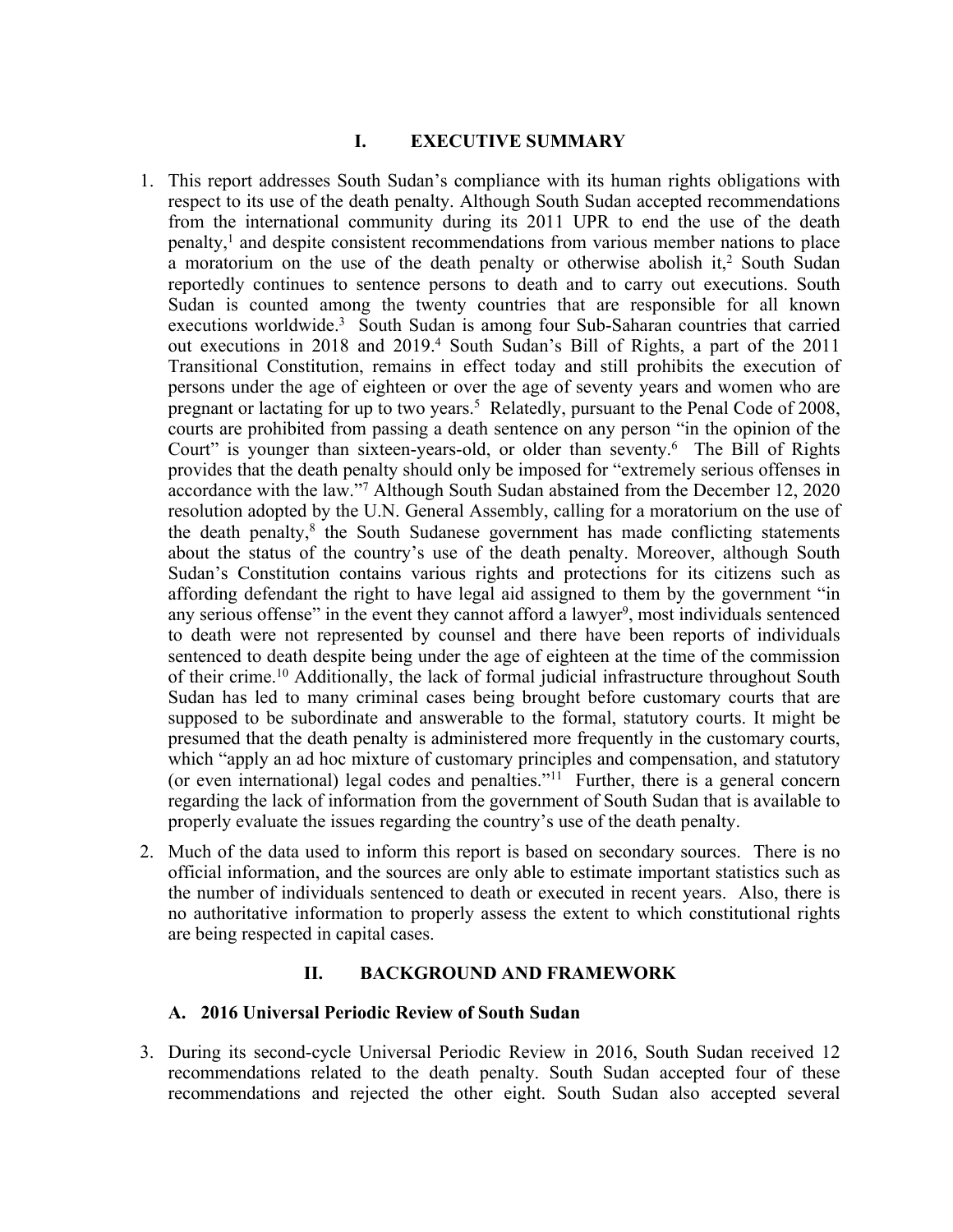recommendations regarding detention conditions and torture.

1. *Ratify the Second Optional Protocol to the ICCPR*

# **Status of Implementation: Partially Accepted, Not Implemented**

- 4. South Sudan received six recommendations to ratify the International Covenant on Civil and Political Rights and its Optional Protocols (ICCPR-OP2). South Sudan accepted the recommendations of Croatia and Portugal to ratify it, adding that South Sudan required technical assistance to do so, but rejected similar recommendations from Montenegro, Rwanda, and Uruguay to ratify ICCPR-OP2 "aiming at the abolition of the death penalty" and Australia'<sup>s</sup> recommendation to establish <sup>a</sup> formal moratorium on the death penalty with <sup>a</sup> view to ratifying ICCPR-OP2. 12 South Sudan has not ratified ICCPR-OP2.
- 2. *Establish <sup>a</sup> formal moratorium on the death penalty*

### **Status of Implementation: Not Accepted, Not Implemented**

- 5. South Sudan rejected <sup>a</sup> recommendation from Georgia to place <sup>a</sup> moratorium on the use of the death penalty and <sup>a</sup> recommendation from Australia to establish the moratorium with <sup>a</sup> view to ratifying the ICCPR-OP2. 13 South Sudan also rejected Uruguay'<sup>s</sup> recommendation that South Sudan declare <sup>a</sup> moratorium. 14 South Sudan did not implement these recommendations.
- 3. *End use of the death penalty*

### **Status of Implementation: Partially Accepted, Not Implemented**

- 6. South Sudan rejected Ukraine'<sup>s</sup> recommendation to consider abolishing the death penalty. 15 It also rejected Iceland'<sup>s</sup> recommendation to bring persons suspected of criminal responsibility to justice without making recourse to the death penalty. South Sudan accepted the Holy See'<sup>s</sup> recommendation to "[c]ontinue efforts to improve conditions of detention and abolish the death penalty, with <sup>a</sup> view to commuting all death sentences," but stated that it would need technical assistance to do so. South Sudan did not implement these recommendations.
- 4. *Administration of justice and fair trial*

# **Status of Implementation: Not Accepted, Not Implemented**

- 7. As mentioned above, South Sudan rejected Iceland'<sup>s</sup> recommendation to "[b]ring all those suspected of criminal responsibility to justice in accessible ordinary civilian courts, using fair trials and without making recourse to the death penalty."<sup>16</sup> South Sudan did not implement this recommendation.
- 5. *Detention conditions and torture*

# **Status of Implementation: Partially Accepted, Partially Implemented**

8. South Sudan accepted three recommendations specifically relating to detention conditions saying they "enjoy its suppor<sup>t</sup> but needs technical assistance and resources to fully implement them."<sup>17</sup>: "[t]ypify the crimes of international law, enacting and enforcing legislation defining and criminalizing torture, enforced disappearance, genocide and crimes against humanity" (Uruguay), "[a]pprove immediately the bill to reform the Penal Code to include the definition of the crimes of genocide, torture and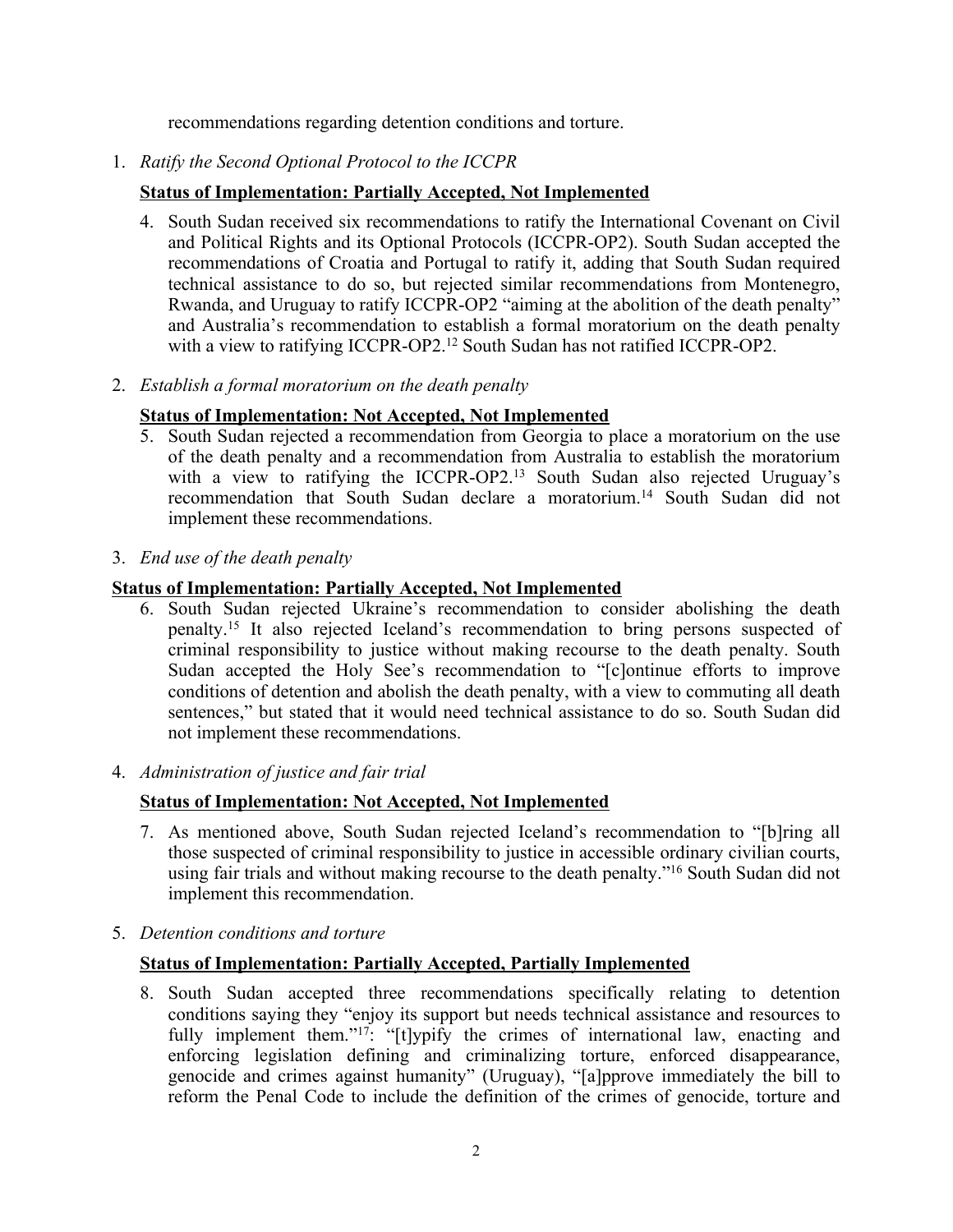enforced disappearance" (Spain), and "[c]ontinue efforts to improve conditions of detention and abolish the death penalty, with <sup>a</sup> view to commuting all death sentences" (Holy See). 18 South Sudan rejected Canada'<sup>s</sup> recommendation to protect civilians from "extrajudicial killings, enforced disappearances, torture and indiscriminate violence."<sup>19</sup> South Sudan has partially implemented these recommendations.

### **B. Domestic Legal Framework**

- 9. South Sudan'<sup>s</sup> Bill of Rights within the 2011 Transitional Constitution provides that the death penalty should be imposed only for "extremely serious offenses according to the law" and prohibits the execution of persons under the age of eighteen or over the age of seventy years and women who are pregnan<sup>t</sup> or lactating for up to two years. The Penal Code of 2008 also states that courts are prohibited from passing <sup>a</sup> death sentence on any person "in the opinion of the Court" is younger than age 16 or older than age 70.
- 10. The Penal Code of 2008 provides the use of the death penalty for murder; bearing false witness resulting in an innocent person'<sup>s</sup> execution or for fabricating such evidence or using as true evidence known to be false; terrorism (or banditry, insurgency or sabotage) resulting in death; aggravated drug trafficking; and treason."<sup>20</sup> Hanging is the method of execution provided in the Code of Criminal Procedure.<sup>21</sup>
- 11. South Sudan'<sup>s</sup> Bill of Rights guarantees defendants the right to <sup>a</sup> "fair trial." Included in this right to <sup>a</sup> fair trial are conventional notions of due process: the presumption of innocence, the right of an accused to be promptly informed of the charges against them, <sup>a</sup> public hearing by <sup>a</sup> competent court of law, <sup>a</sup> prohibition against the application of laws *ex pos<sup>t</sup> facto*, and the right to <sup>a</sup> trial without undue delay. <sup>22</sup> As discussed more below, it is unclear how and to what extent the governmen<sup>t</sup> ensures that statutory and customary courts provide these fair trial protections.

### **III. IMPLEMENTATION OF INTERNATIONAL HUMAN RIGHTS OBLIGATIONS**

# **Right or area 2.1. Acceptance of international norms**

- 12. South Sudan has not ratified the Second Optional Protocol to the International Covenant on Civil and Political Rights aiming to abolish the death penalty. In the context of recommendations relating to both ICCPR-OP2 and the Rome Statute, the governmen<sup>t</sup> of South Sudan states that it does not accep<sup>t</sup> the word ratify "without limiting" as the governmen<sup>t</sup> does not see the ratification of Rome Statute of the International Criminal Court as its priority, especially that the crimes triable by ICC are offences even punishable by death under South Sudan penal laws. The governmen<sup>t</sup> added that recommendations calling for abolition of the death penalty "are in conflict with national laws and policies," explaining that the country "does not impose the death penalty except under rare situations after exhaustion of all steps laid down by the Constitution and not on the persons under 18, over 70 years. Therefore, the abolition of death penalty is not <sup>a</sup> priority."
- 13. South Sudan ratified the Convention against Torture and its Optional Protocol in 2015.

# **Right or area 12.3. Extrajudicial, summary or arbitrary executions**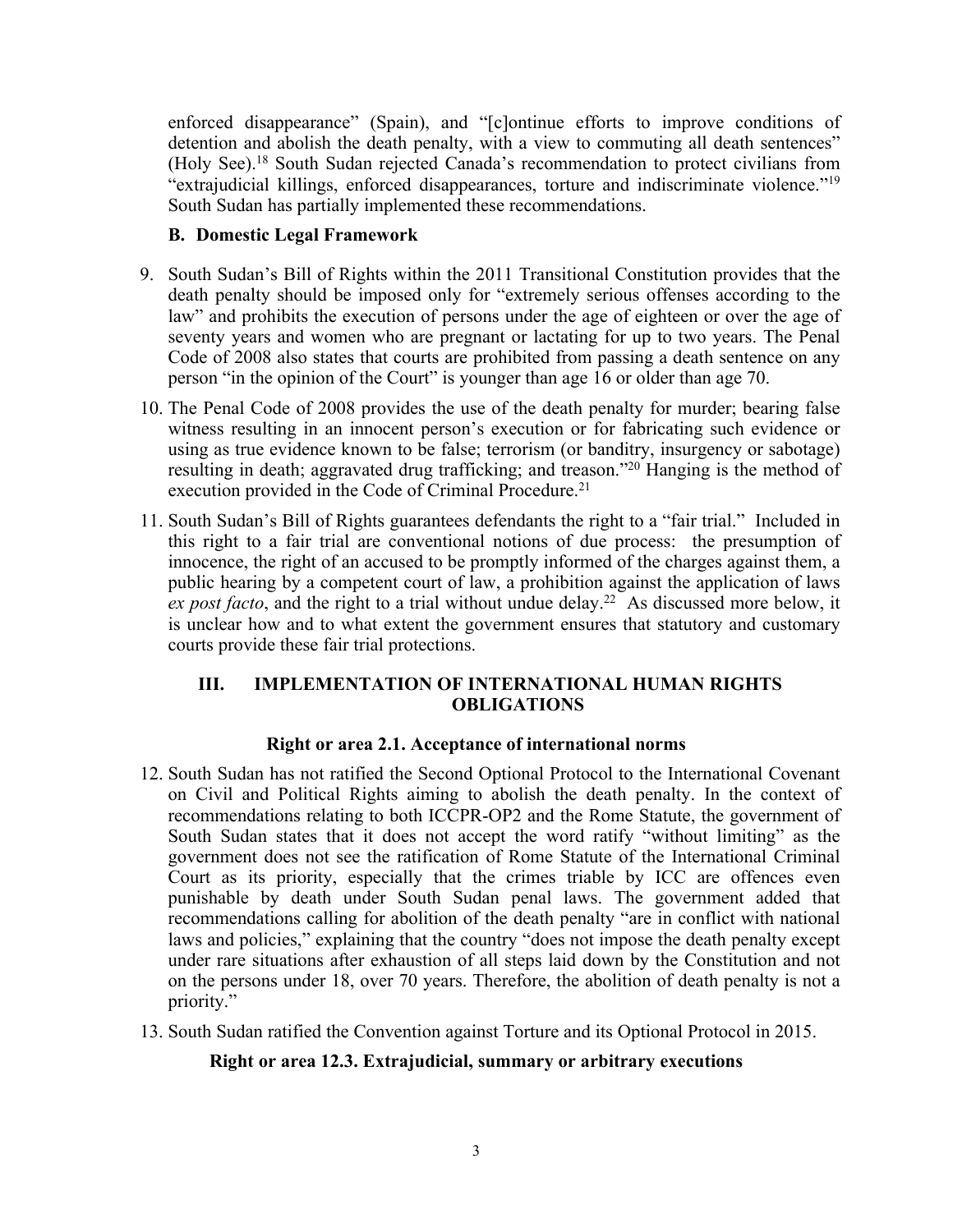14. Magai Matiop Ngong was arbitrarily executed after not having access to legal representation during trial for <sup>a</sup> crime he allegedly committed while under age 18. 23 Magai Matiop Ngong was convicted of murder in 2017. Magai was fifteen years old at the time of the crime, which he claims was an accident.<sup>24</sup> Following a trial in which Magai was not represented by counsel, he was sentenced to death by hanging.<sup>25</sup>

#### **Right or area 12.4. Death penalty**

- 15. Although the actual number of people executed is not known, reporting from Amnesty International suggests that this number has increased over recent years. Amnesty reports that South Sudan executed at least four people in 2017, at least seven people in 2018, and at least eleven people in 2019. <sup>26</sup> Amnesty further reports that the at least eleven people executed in 2019 represents the highest number recorded in South Sudan since the country obtained independence in 2011. 27
- 16. Amnesty also reports that South Sudan executed two individuals in 2017 despite the fact that they were juveniles at the time of commission of their crimes.<sup>28</sup>
- 17. South Sudan'<sup>s</sup> Bill of Rights affords defendants the right to have counsel assigned to them by the governmen<sup>t</sup> "in any serious offense."<sup>29</sup> The Magai case shows that this protection is not always applied, even in capital cases.
- 18. Although South Sudan abstained from <sup>a</sup> December 12, 2020 resolution adopted by the U.N. General Assembly, calling for a moratorium on the use of the death penalty,<sup>30</sup> the South Sudanese governmen<sup>t</sup> had made conflicting statements about the status of the country'<sup>s</sup> use of the death penalty.
- 19. During the 2017 interactive dialogue, the governmen<sup>t</sup> represented that because South Sudan imposes the death penalty only in "rare situations after exhaustion of all steps laid down by the Constitution and not on persons under 18, over 70 years of age, . . . abolition of the death penalty is not <sup>a</sup> priority."<sup>31</sup> Representatives also explicitly noted that the death penalty was permitted by South Sudan'<sup>s</sup> penal law and was still par<sup>t</sup> of the country'<sup>s</sup> punishment policy. 32
- 20. Despite these representations, within the last three years the governmen<sup>t</sup> has allegedly denied reports by Amnesty regarding the country'<sup>s</sup> use of the death penalty. One article explains that governmen<sup>t</sup> spokesperson Ateny Wek Ateny stated that South Sudan has not executed any person since 2011 and that the country has instituted <sup>a</sup> moratorium on the death penalty since 2013.<sup>33</sup> The same article, however, reported that he stated, "If you kill <sup>a</sup> person, you will be executed," prompting some human rights defenders to question the government's transparency and credibility.<sup>34</sup>
- 21. Although there may be questions about the nation'<sup>s</sup> transparency, South Sudan has recently demonstrated that it may at least be sensitive to international pressures against its use of the death penalty.
- 22. In July 2020, the South Sudan Court of Appeals decided to quash the death sentence imposed on Magai Matiop Ngong because he was <sup>a</sup> child at the time of his crime, after he spent approximately three years on death row.<sup>35</sup>
- 23. This decision followed <sup>a</sup> campaign by Amnesty in which Amnesty obtained over 765,000 signatures in <sup>a</sup> petition urging South Sudan'<sup>s</sup> President Salva to commute Magai'<sup>s</sup> death sentence.<sup>36</sup> This step is some indication that the South Sudanese government may be responsive to pressures from the international community and non-governmental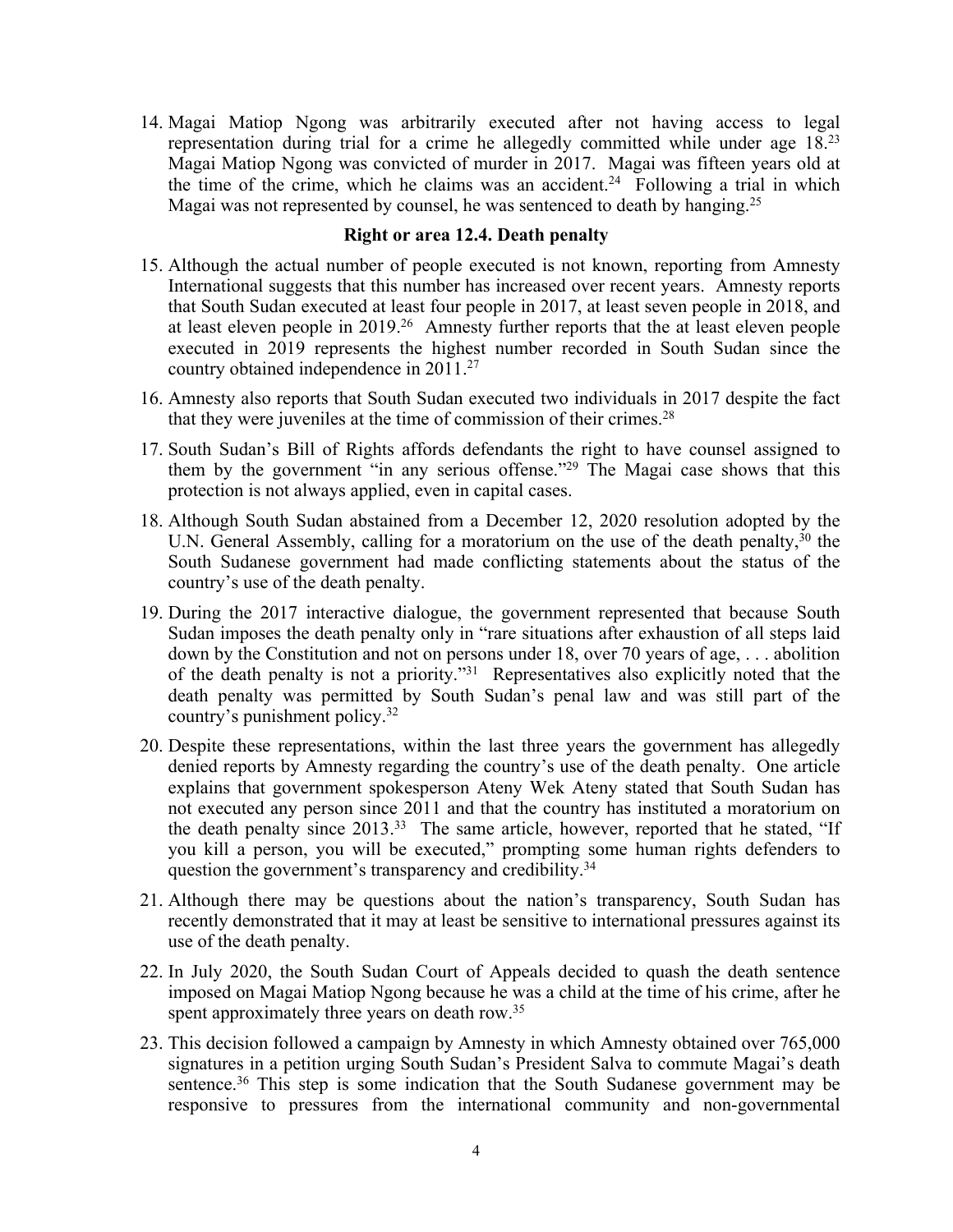organizations.

#### **Right or area 15.1. Administration of justice & fair trial**

- 24. The lack of formal judicial infrastructure throughout South Sudan has led to many criminal cases being brought before customary courts. The customary courts in South Sudan are supposed to be subordinate and answerable to the formal, statutory courts.
- 25. Section 112 (2) of the Local Government Act, 2009, provides that "in exercise of the delegated and/or deconcentrated powers, the Traditional Authorities shall observe, respec<sup>t</sup> and adhere to the Bill of Rights as enshrined in the Comprehensive Peace Agreement, the National Constitution." However, due to the local governance of the customary courts, it is difficult for the formal courts to monitor and supervise them. 37
- 26. Customary courts in South Sudan only have jurisdiction to hear criminal cases only if they: (1) have been referred to the customary court by <sup>a</sup> statutory court; and (2) have <sup>a</sup> "customary interface."<sup>38</sup> It is widely understood that the "customary interface" requirement is easily met because many cases touch upon issues involving familial disputes or sexual transgression. <sup>39</sup> Ultimately, in many cases, local chiefs adjudicate over matters that are outside of their jurisdiction, such as homicide. 40
- 27. Records sugges<sup>t</sup> that an overwhelming number of cases that reach the courts—55% to 90%—are decided by the customary courts staffed by local chiefs, who are not schooled in South Sudanese law. 41 Traditional courts in South Sudan adjudicate according to customary law and hear the majority of criminal and civil cases. 42
- 28. Further, the Constitution provides that the Supreme Court has jurisdiction to "review death sentences imposed by courts in respect of offences committed under the law."<sup>43</sup> However, it is unclear the extent to which defendants sentenced to death in <sup>a</sup> customary court are provided with counsel and are aware of this right of appeal.
- 29. It might be presumed that the death penalty is administered more frequently in the customary courts, which "apply an ad hoc mixture of customary principles and compensation, and statutory (or even international) legal codes and penalties."<sup>44</sup> The compensatory aspec<sup>t</sup> of customary law in some cases may, however, be <sup>a</sup> mitigating factor in providing an alternative to the death penalty. Section 206 of the Penal Code Act, 2008 defines the offense of murder and provides that "upon conviction [the defendant] be sentenced to death or imprisonment for life, and may also be liable to <sup>a</sup> fine; provided that, if the nearest relatives of the deceased op<sup>t</sup> for customary blood compensation, the Court may await in lieu of death sentence with imprisonment for <sup>a</sup> term not exceeding ten years."<sup>45</sup> For example, although it pre-dates the 2008 Penal Code Act, in <sup>a</sup> 2001 reported case, *Buong Akec Choi v. New Sudan*, the Court of Appeal reversed <sup>a</sup> death penalty sentence imposed by <sup>a</sup> lower statutory court and held that the death penalty was precluded by customary law permitting the paymen<sup>t</sup> of compensation. 46
- 30. South Sudan'<sup>s</sup> Bill of Rights provides that persons under the age of 18 or over the age of 70 may not be executed. In the absence of official birth records, the court (statutory or customary) may determine the defendant'<sup>s</sup> age based upon unspecified criteria.
- 31. An international consensus has arisen with regard to excluding individuals with intellectual disabilities from the death penalty. 47 South Sudan'<sup>s</sup> Constitution also provides protections for persons with disabilities and special needs. 48 It is unclear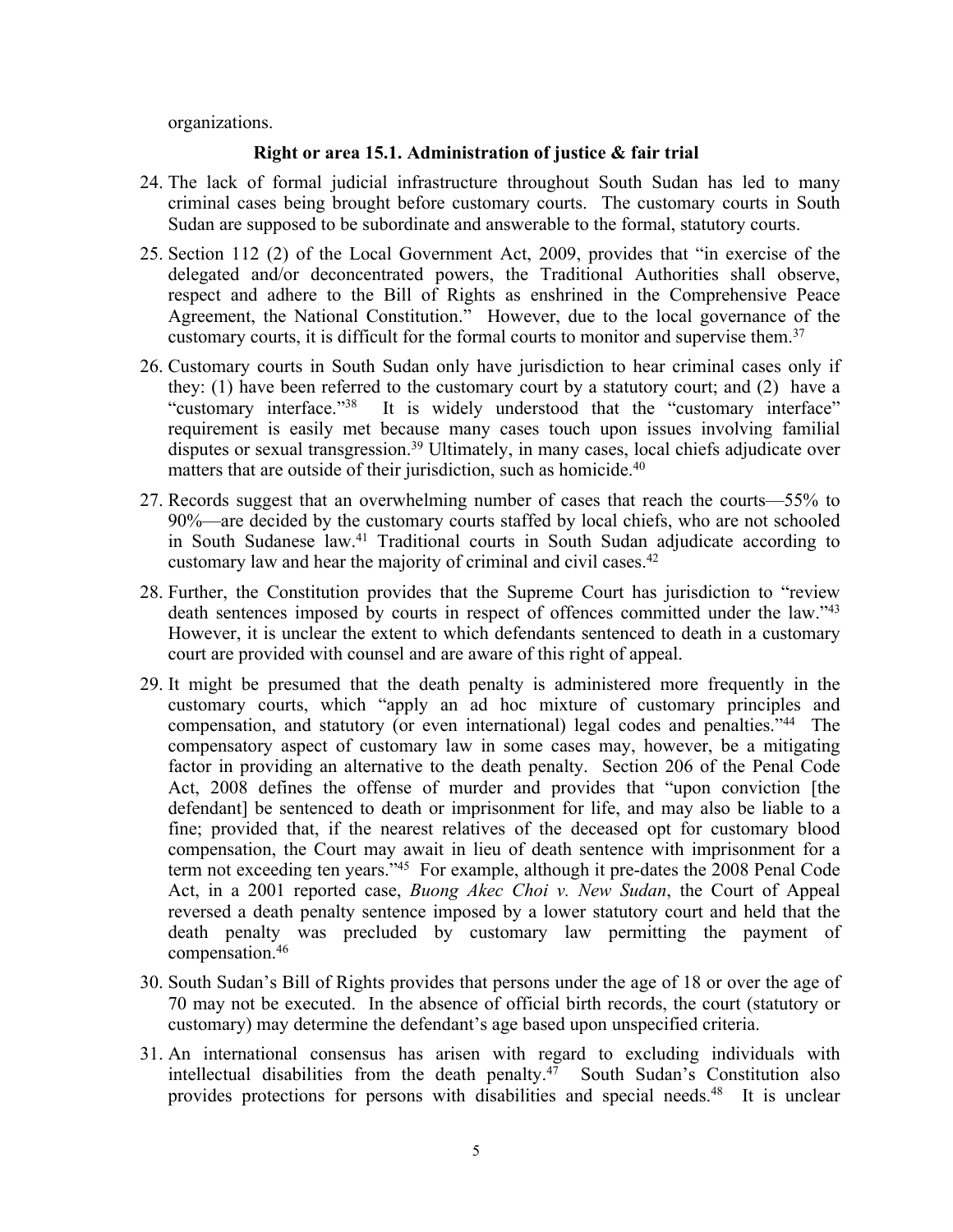whether, or how, the South Sudanese customary or statutory courts determine an individual'<sup>s</sup> mental capacity or developmental disabilities when determining the appropriateness of the death penalty.

## **Right or area 30.4. Juvenile justice**

32. As referenced above, South Sudan'<sup>s</sup> Bill of Rights lays out that persons under the age of 18 or over the age of 70 may not be executed. There are unspecified criteria to determine someone'<sup>s</sup> age if there are no records available. The governmen<sup>t</sup> has been inconsistent in the application of these protections and has often executed juvenile offenders, despite the constitutional protection.

### **Right or area 31. Persons with disabilities**

33. As referenced above, South Sudan'<sup>s</sup> Constitution provides protections for persons with disabilities and special needs, but it is unclear whether the customary or statutory courts in South Sudan take into account an individual'<sup>s</sup> disabilities or mental capacity when determining the use of the death penalty.

# **IV. RECOMMENDATIONS**

34. This stakeholder repor<sup>t</sup> suggests the following recommendations for the Government of South Sudan:

*Acceptance of international norms:*

• Ratify the Second Optional Protocol to the ICCPR.

*Death Penalty:*

• Publish relevant data regarding the country's use of the death penalty including the number of individuals sentenced to death and/or executed during the reporting period; the ages of individuals sentenced to death and/or executed; whether individuals sentenced to death and/or executed had access to counsel or the right to review on appeal; and the role, if any, that customary courts played in administering and carrying out the death penalty in <sup>a</sup> particular case.

*Administration of justice & fair trial:*

- Ensure that all people, especially with regard to administering and carrying out death sentences, are afforded the rights and protections guaranteed to them under the Constitution, such as the right to counsel and the prohibition against execution of persons under the age of eighteen.
- Establish an official position of the courts, both statutory and customary, when interpreting whether the Constitution'<sup>s</sup> prohibition against executing persons under the age of eighteen also extends to sentencing such persons to death.
- Issue guidelines to determine whether a defendant is under 18 or over 70 as required by the Penal Code when there are no officially recognized birth records.
- Enact procedural safeguards to determine whether an imminent execution is barred by statute, e.g., whether the person scheduled for execution has <sup>a</sup> developmental or intellectual disability.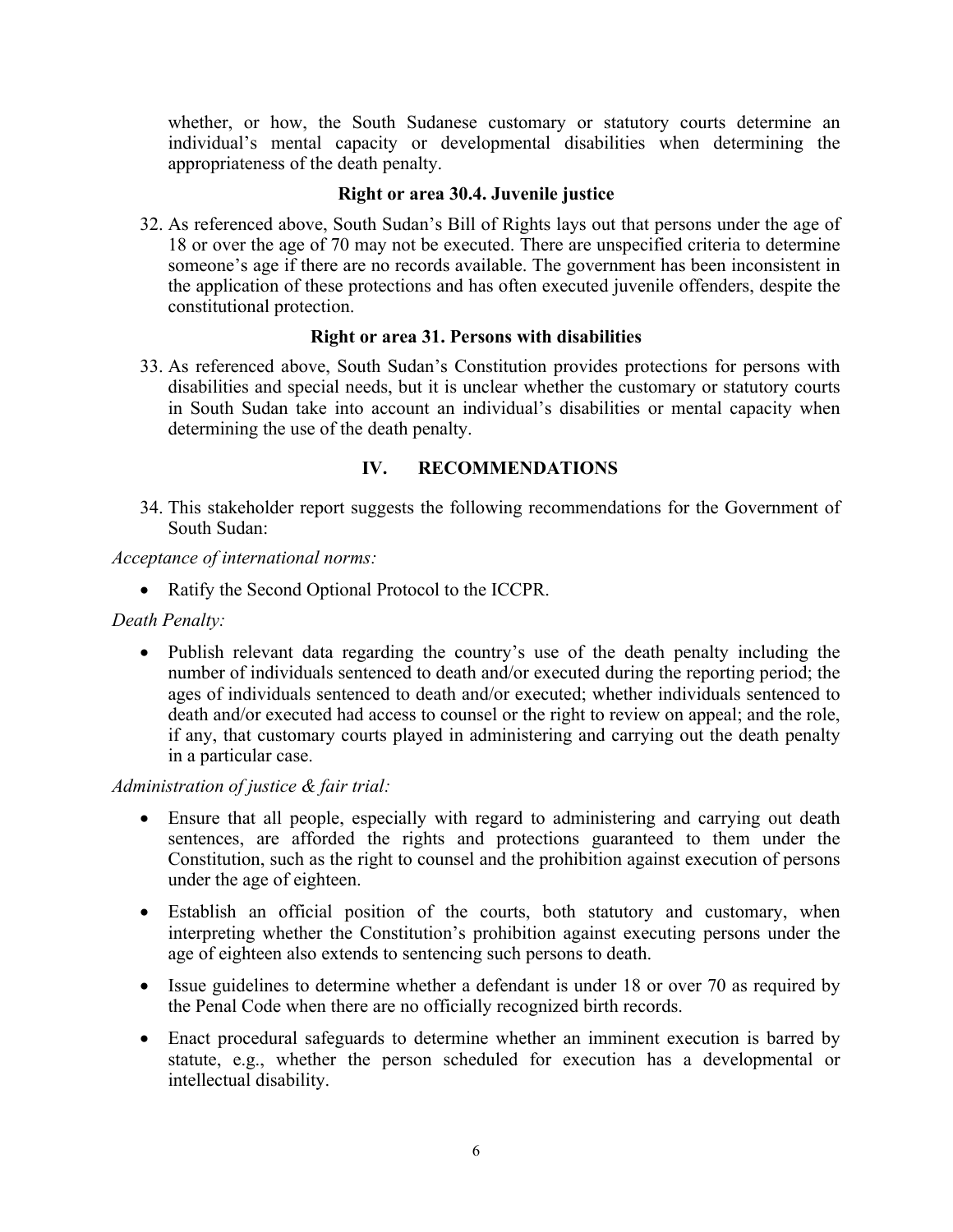- Publish an explanation for the discrepancies in the statement from government spokesperson Ateny Wek Ateny regarding the government'<sup>s</sup> use of the death penalty, as reported by Amnesty International on 7 December 2018.
- Ensure that all individuals who are sentenced to death are afforded the right to have their sentences reviewed on appeal, including death sentences administered by both statutory and customary courts.

5 *See id.* at Part 2, Art. 21, sec. 2 and 3.

 $6$  South Sudan Penal Code Act, 2008, Sec. 9(b) – (c).

7 South Sudan 2011 Transitional Constitution, Part 2, Art. 21, sec. 1.

<sup>8</sup> UN General Assembly, Resolution 75/183, Moratorium on the use of the death penalty, adopted 16 December 2020, A/RES/75/183, 28 Dec. 2020, [Moratorium](https://digitallibrary.un.org/record/3894866?ln=en) on the use of the death penalty : (un.org).

9 *See* South Sudan 2011 Transitional Constitution, Part 2, Art. 19, sec. 7; Part 2, Art. 21, sec. 2.

10 *See* Amnesty International, *Magai Matiop Ngong, South Sudan: Sentenced to Death at 15*, December 2019, <https://www.amnesty.org/download/Documents/AFR6507472019ENGLISH.PDF>; *see also* Amnesty International, *South Sudan: One of just two executing states in sub-Saharan Africa in 2017*, April 16, 2018, [https://www.amnesty.org/en/latest/news/2018/04/south-sudan-one-of-just-two-executing-states-in-sub-saharan](https://www.amnesty.org/en/latest/news/2018/04/south-sudan-one-of-just-two-executing-states-in-sub-saharan-africa-in-2017/)[africa-in-2017/](https://www.amnesty.org/en/latest/news/2018/04/south-sudan-one-of-just-two-executing-states-in-sub-saharan-africa-in-2017/).

<sup>11</sup> Vincent Museke, *The Role of Customary Court in the Delivery of Justice in South Sudan*, University of South Africa School of Graduate Studies, September 2015, at 11.

<sup>12</sup> Human Rights Council, *Report of the working Group of the Universal Periodic Review: South Sudan*, (28 December 2016), U.N. Doc. A/HRC/34/13. ¶¶ 128.9, 128.11, 128.12, and 129.7

<sup>13</sup> Human Rights Council, *Report of the working Group of the Universal Periodic Review: South Sudan*, (28 December 2016), U.N. Doc. A/HRC/34/13. ¶¶ 129.9 and 129.14

<sup>14</sup> Human Rights Council, *Report of the working Group of the Universal Periodic Review: South Sudan*, (28 December 2016), U.N. Doc. A/HRC/34/13. ¶¶ 129.8

<sup>15</sup> Human Rights Council, *Report of the working Group of the Universal Periodic Review: South Sudan*, (28 December 2016), U.N. Doc. A/HRC/34/13. ¶¶ 129.15

<sup>16</sup> Human Rights Council, *Report of the working Group of the Universal Periodic Review: South Sudan*, (28 December 2016), U.N. Doc. A/HRC/34/13. ¶¶ 129.16

<sup>17</sup> Human Rights Council, *Report of the Working Group of the Universal Periodic Review: South Sudan, Addendum*, (8 March 2017), U.N. Doc. A/HRC/34/13/Add.1.

<sup>18</sup> Human Rights Council, *Report of the working Group of the Universal Periodic Review: South Sudan*, (28 December 2016), U.N. Doc. A/HRC/34/13. ¶¶ 128.45

<sup>19</sup> Human Rights Council, *Report of the working Group of the Universal Periodic Review: South Sudan*, (28 December 2016), U.N. Doc. A/HRC/34/13. ¶¶ 128.28, 128.29, and 128.39

 $^{20}$  South Sudan Penal Code Act, 2008, Sec. 9(b) – (c).

<sup>21</sup> Amnesty International, *'I Told the Judge I was 15': The Use of the Death Penalty in South Sudan*, by Author(s) names (London: Amnesty International Ltd, December, 2018). Also available online names (London: Amnesty International Ltd, December, 2018). Also available online at <https://www.amnesty.org/download/Documents/AFR6594962018ENGLISH.PDF>.

22 *See id.* at Part 2, Art. 19, sec. 1-7.

23 *See* Amnesty International, *Magai Matiop Ngong, South Sudan: Sentenced to Death at 15*, December 2019, <https://www.amnesty.org/download/Documents/AFR6507472019ENGLISH.PDF>.

24 *See* Amnesty International, *Magai Matiop Ngong, South Sudan: Sentenced to Death at 15*, December 2019, <https://www.amnesty.org/download/Documents/AFR6507472019ENGLISH.PDF>.

25 *See id.*

<sup>1</sup> The Advocates for Human Rights, The Death Penalty in South Sudan, para. 4, March 2016, [https://www.theadvocatesforhumanrights.org/uploads/south\\_sudan\\_hrc\\_march\\_2016.pdf](https://www.theadvocatesforhumanrights.org/uploads/south_sudan_hrc_march_2016.pdf).

<sup>2</sup> UN Human Rights Council, Report of the Working Group on the Universal Periodic Review South Sudan, A/HRC/34/13, paras.59, 60, 74, 128.39, 129.7, 129.8, 129.9, 129.14, 129.15, 129.16 , Dec. 28, 2016.

<sup>3</sup> *See* Amnesty International*, Death Penalty 2019: Saudi Arabia executed record number of people last year amid decline in global executions*, April 21, 2020, [https://www.amnesty.org/en/latest/news/2020/04/death-penalty-2019](https://www.amnesty.org/en/latest/news/2020/04/death-penalty-2019-saudi-arabia-executed-record-number-of-people-last-year-amid-decline-in-global-executions/) [saudi-arabia-executed-record-number-of-people-last-year-amid-decline-in-global-executions/](https://www.amnesty.org/en/latest/news/2020/04/death-penalty-2019-saudi-arabia-executed-record-number-of-people-last-year-amid-decline-in-global-executions/).

<sup>4</sup> *See* Amnesty International, *South Sudan: Quashing of teenager'<sup>s</sup> death sentence must lead to abolition of the death penalty*, July 29, 2020, [https://www.amnesty.org/en/latest/news/2020/07/south-sudan-quashing-of-teenagers](https://www.amnesty.org/en/latest/news/2020/07/south-sudan-quashing-of-teenagers-death-sentence-must-lead-to-abolition-of-the-death-penalty/)[death-sentence-must-lead-to-abolition-of-the-death-penalty/](https://www.amnesty.org/en/latest/news/2020/07/south-sudan-quashing-of-teenagers-death-sentence-must-lead-to-abolition-of-the-death-penalty/).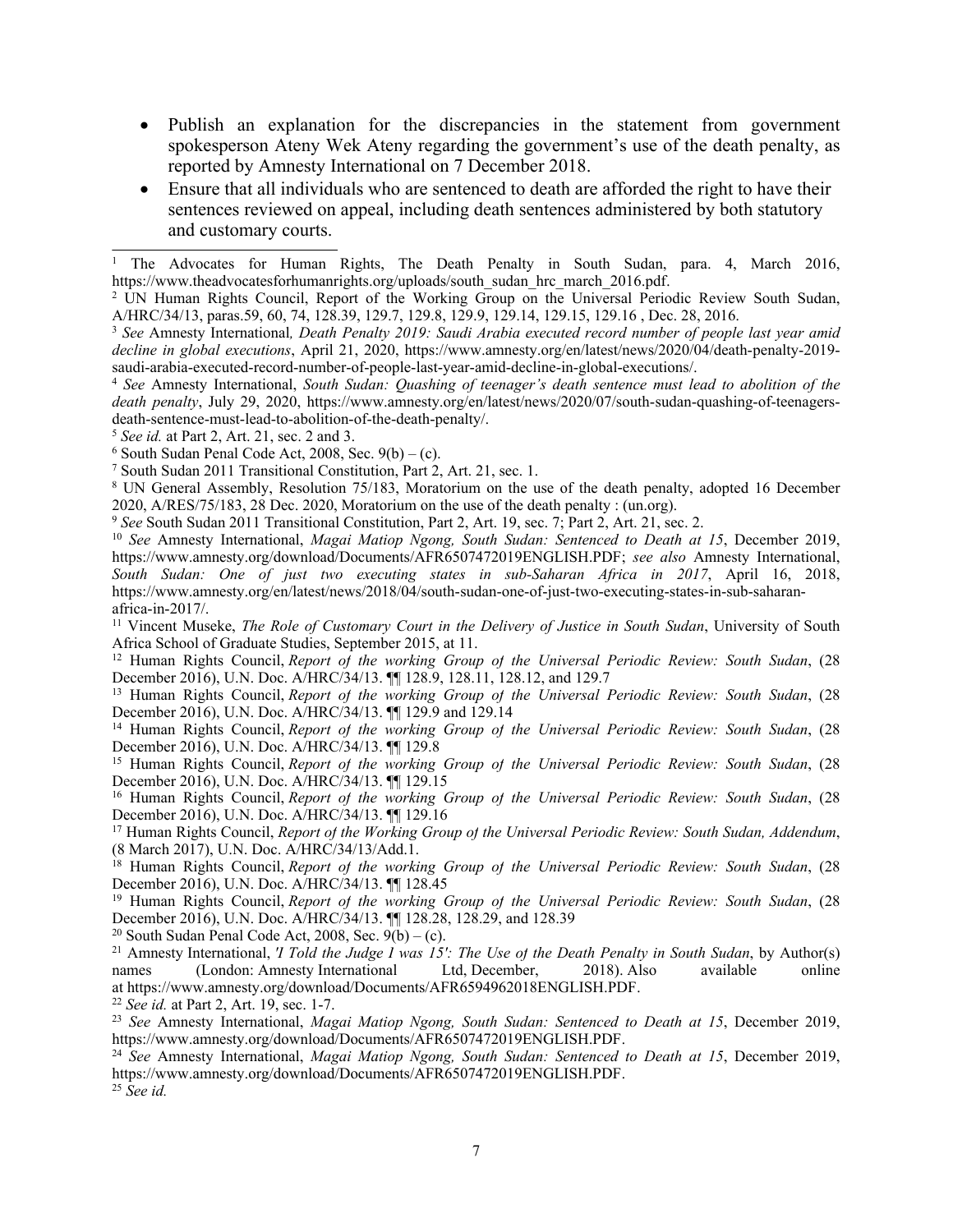26 *See* Amnesty International*, Death Penalty 2019: Saud Arabia executed record number of people last year amid*

*decline in global executions*, April 21, 2020, [https://www.amnesty.org/en/latest/news/2020/07/south-sudan](https://www.amnesty.org/en/latest/news/2020/07/south-sudan-quashing-of-teenagers-death-sentence-must-lead-to-abolition-of-the-death-penalty/)quas[hing-of-teenagers-death-sentence-must-lead-to-abolition-of-the-death-penalty/](https://www.amnesty.org/en/latest/news/2020/07/south-sudan-quashing-of-teenagers-death-sentence-must-lead-to-abolition-of-the-death-penalty/); Amnesty International, *Sub-*Saharan Africa continues to move against the death penalty despite regressive steps by a minority of countries, April 11, 2019, [https://www.amnesty.org/en/latest/news/2019/04/sub-saharan-africa-continues-to-move-against-the](https://www.amnesty.org/en/latest/news/2019/04/sub-saharan-africa-continues-to-move-against-the-death-penalty-despite-regressive-steps-by-a-minority-of-countries/)[death-penalty-despite-regressive-steps-by-a-minority-of-countries/](https://www.amnesty.org/en/latest/news/2019/04/sub-saharan-africa-continues-to-move-against-the-death-penalty-despite-regressive-steps-by-a-minority-of-countries/); Amnesty International, *South Sudan: One of just two executing states in sub-Saharan Africa in 2017*, April 16, 2018, [https://www.amnesty.org/en/latest/news/2018/04/south-sudan-one-of-just-two-executing-states-in-sub-saharan](https://www.amnesty.org/en/latest/news/2018/04/south-sudan-one-of-just-two-executing-states-in-sub-saharan-africa-in-2017/)[africa-in-2017/](https://www.amnesty.org/en/latest/news/2018/04/south-sudan-one-of-just-two-executing-states-in-sub-saharan-africa-in-2017/).

27 *See* Amnesty International*, Death Penalty 2019: Saud Arabia executed record number of people last year amid decline in global executions*, April 21, 2020, [https://www.amnesty.org/en/latest/news/2020/07/south-sudan-](https://www.amnesty.org/en/latest/news/2020/07/south-sudan-quashing-of-teenagers-death-sentence-must-lead-to-abolition-of-the-death-penalty/)

quas[hing-of-teenagers-death-sentence-must-lead-to-abolition-of-the-death-penalty/](https://www.amnesty.org/en/latest/news/2020/07/south-sudan-quashing-of-teenagers-death-sentence-must-lead-to-abolition-of-the-death-penalty/).<br><sup>28</sup> See Amnesty International, South Sudan: One of just two executing states in sub-Saharan Africa in 2017, April 16, 2018, [https://www.amnesty.org/en/latest/news/2018/04/south-sudan-one-of-just-two-executing-states-in-sub](https://www.amnesty.org/en/latest/news/2018/04/south-sudan-one-of-just-two-executing-states-in-sub-saharan-africa-in-2017/)[saharan-africa-in-2017/](https://www.amnesty.org/en/latest/news/2018/04/south-sudan-one-of-just-two-executing-states-in-sub-saharan-africa-in-2017/).

29 *See* South Sudan 2011 Transitional Constitution, Part 2, Art. 19, sec. 7.

<sup>30</sup> UN General Assembly, Resolution 75/183, Moratorium on the use of the death penalty, adopted 16 December 2020, A/RES/75/183, 28 Dec. 2020, [Moratorium](https://digitallibrary.un.org/record/3894866?ln=en) on the use of the death penalty : (un.org).

<sup>31</sup> UN Human Rights Council, *Report of the Working Group on the Universal Periodic Review South Sudan* – Addendum, A/HRC/34/13/Add.1, para. 4(d), Mar. 8, 2017.

32 *See id.*

33 *See* Amnesty International, *South Sudan: Execution spree targets even children and threatens nursing mothers*, December 7, 2018, [https://www.amnesty.org/en/latest/news/2018/12/south-sudan-execution-spree-targets-even](https://www.amnesty.org/en/latest/news/2018/12/south-sudan-execution-spree-targets-even-children-and-threatens-nursing-mothers/)[children-and-threatens-nursing-mothers/](https://www.amnesty.org/en/latest/news/2018/12/south-sudan-execution-spree-targets-even-children-and-threatens-nursing-mothers/).

34 *Id.*

35 *See* Amnesty International, *South Sudan: Quashing of teenager'<sup>s</sup> death sentence must lead to abolition of the death penalty*, July 29, 2020, [https://www.amnesty.org/en/latest/news/2020/07/south-sudan-quashing-of-teenagers](https://www.amnesty.org/en/latest/news/2020/07/south-sudan-quashing-of-teenagers-death-sentence-must-lead-to-abolition-of-the-death-penalty/)[death-sentence-must-lead-to-abolition-of-the-death-penalty/](https://www.amnesty.org/en/latest/news/2020/07/south-sudan-quashing-of-teenagers-death-sentence-must-lead-to-abolition-of-the-death-penalty/).

36 *See id.*

37 *See* Gabrieal Mading Apach & Garang Geng, An Overview of the Legal System of South Sudan, Hauser Global Law School Program (September 2018), [https://www.nyulawglobal.org/globalex/South](https://www.nyulawglobal.org/globalex/South_Sudan1.html)\_[Sudan1.html](https://www.nyulawglobal.org/globalex/South_Sudan1.html); *see also* Vincent Museke, *The Role of Customary Court in the Delivery of Justice in South Sudan*, University of South Africa School of Graduate Studies, September 2015.

38 *See* Paul Mertenskoetter & Dong Samuel Luak, An Overview of the Legal System in the Republic of South Sudan, Hauser Global Law School Program (December 2021), [https://www.nyulawglobal.org/globalex/South\\_Sudan.html#\\_edn1](https://www.nyulawglobal.org/globalex/South_Sudan.html#_edn1).

39 *See id.*

40 *See* id.

<sup>41</sup> Godfrey Musila, *The Rule of Law and the Role of Customary Courts in Stabilizing South Sudan*, Africa of South Sudan and State Constitutions Center for Strategic Studies, (May 29, 2018), [https://africacenter.org/spotlight/the](https://africacenter.org/spotlight/the-rule-of-law-and-the-role-of-customary-courts-in-stabilizing-south-sudan/)[rule-of-law-and-the-role-of-customary-courts-in-stabilizing-south-sudan/](https://africacenter.org/spotlight/the-rule-of-law-and-the-role-of-customary-courts-in-stabilizing-south-sudan/).

42 South Sudan: An Independent Judiciary in an Independent State?, International Commission of Jurists, 2013, available at [SOUTH-SUDAN-CIJL-REPORT-elec-versionFsmallpdf.com\\_.pdf](http://www.icj.org/wp-content/uploads/2013/12/SOUTH-SUDAN-CIJL-REPORT-elec-versionFsmallpdf.com_.pdf) (icj.org)

43 South Sudan 2011 Transitional Constitution, Part 7, Art. 126, sec. 2(h).

<sup>44</sup> Vincent Museke, *The Role of Customary Court in the Delivery of Justice in South Sudan*, University of South Africa School of Graduate Studies, September 2015, at 11.

45 South Sudan Penal Code Act, 2008, Sec. 206.

<sup>46</sup> Vincent Museke, *The Role of Customary Court in the Delivery of Justice in South Sudan*, University of South Africa School of Graduate Studies, September 2015, at 52-54 (explaining decisions by criminal appeal courts to reverse death sentences and alternatively substitute prison sentences and monetary compensation due to relatives of the deceased).

<sup>47</sup> Allison Freedman, "Mental Retardation and the Death Penalty: The Need for an International Standard Defining Mental Retardation," Northwestern Journal of International Human Rights (2014) (*relying on* U.N. Office of the High Commissioner for Human Rights, The Question of the Death Penalty,  $\P$  4(g), U.N. Doc. E/CN.4/RES/2003/67 (Apr. 24, 2003), http://ap.ohchr.org/documents/alldocs.aspx?doc\_id=5021 [hereinafter Question of the Death Penalty] (urging countries "not to impose the death penalty on <sup>a</sup> person suffering from any form of mental disorder